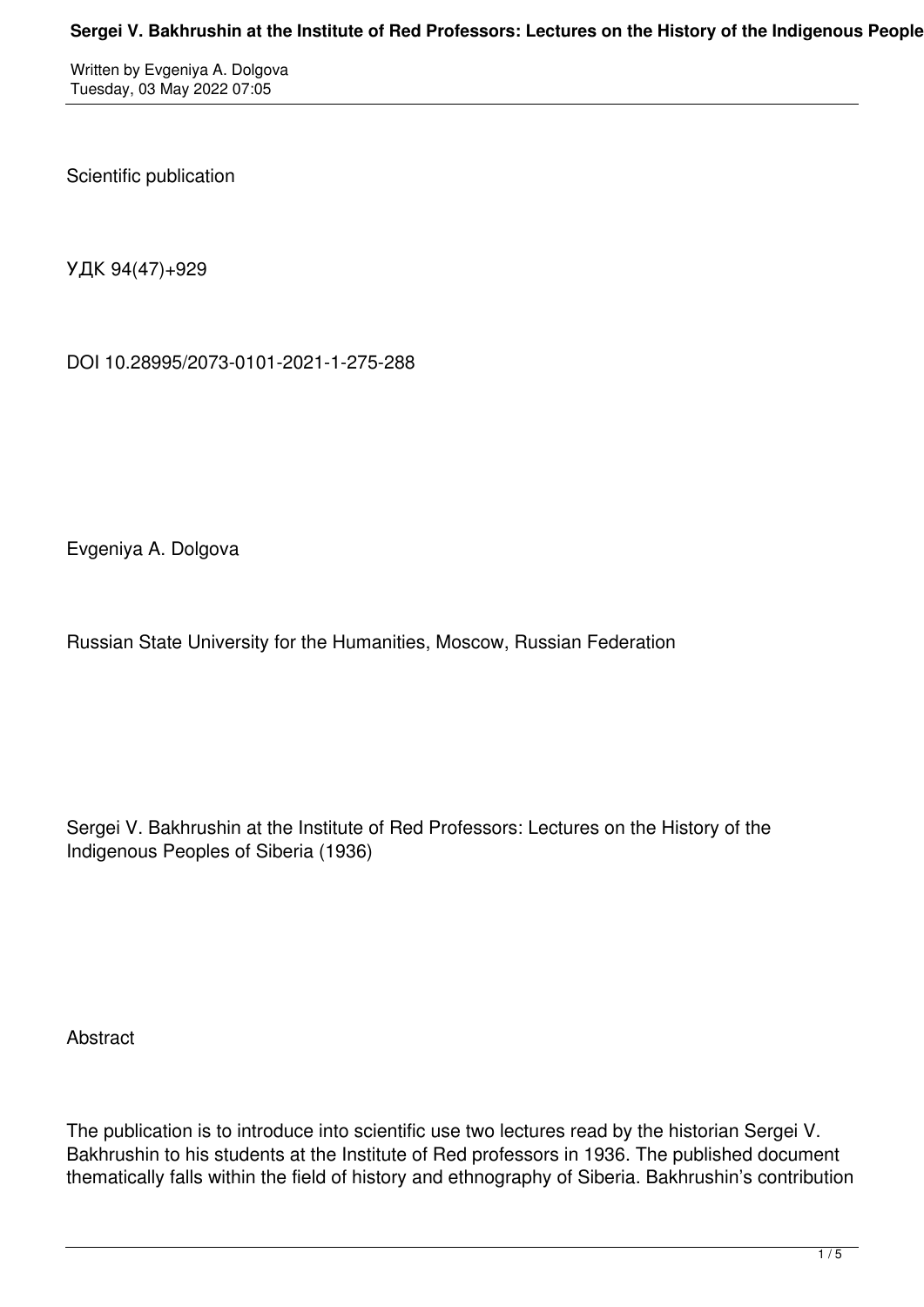## Sergei V. Bakhrushin at the Institute of Red Professors: Lectures on the History of the Indigenous Peoples

Written by Evgeniya A. Dolgova Tuesday, 03 May 2022 07:05

to this scholarship was significant: he provided a holistic view on the development of Siberia in the 16th–17th centuries and on situation of the peoples inhabiting it; and introduced into scientific use a rich body of archival documents. Thus, any unpublished materials from his heritage are of great interest, particularly, data on his work in the higher school. The document illustrates his manner of presenting historical material and his style of communication with his audience. Bakhrushin began lecturing to the "red professors" after his exile under the Academic Trial. In contrast to his published works and lectures, the document, being a written reproduction of oral speech, includes some errors and inaccuracies. The lectures are important for understanding historical geography and history of the indigenous peoples of Siberia. However, topical contribution of these lectures is greater: they reveal the foundations of the Marxist concept of colonization and economic development of Siberia, which turned into an interesting synthesis of Marxism and national concept of the Russian colonization of the 17th century. The document has been found in the Russian State Historical Archive (GARF). It is being published according to the modern rules of spelling and punctuation, but some errors and inaccuracies in the historical terms and toponyms are preserved and corrected in footnotes. Сommentary preceding the publication of the document is of particular importance, as it brings the source up to date and characterizes the specifics of dialogue in the communist institute in the mid-1930s.



Keywords

Bakhrushin (1882-1950), lecture course, Institute of Red Professors, ethnography, indigenous peoples of Siberia, historical geography, colonization of the USSR in the 1930s, Academic Trial.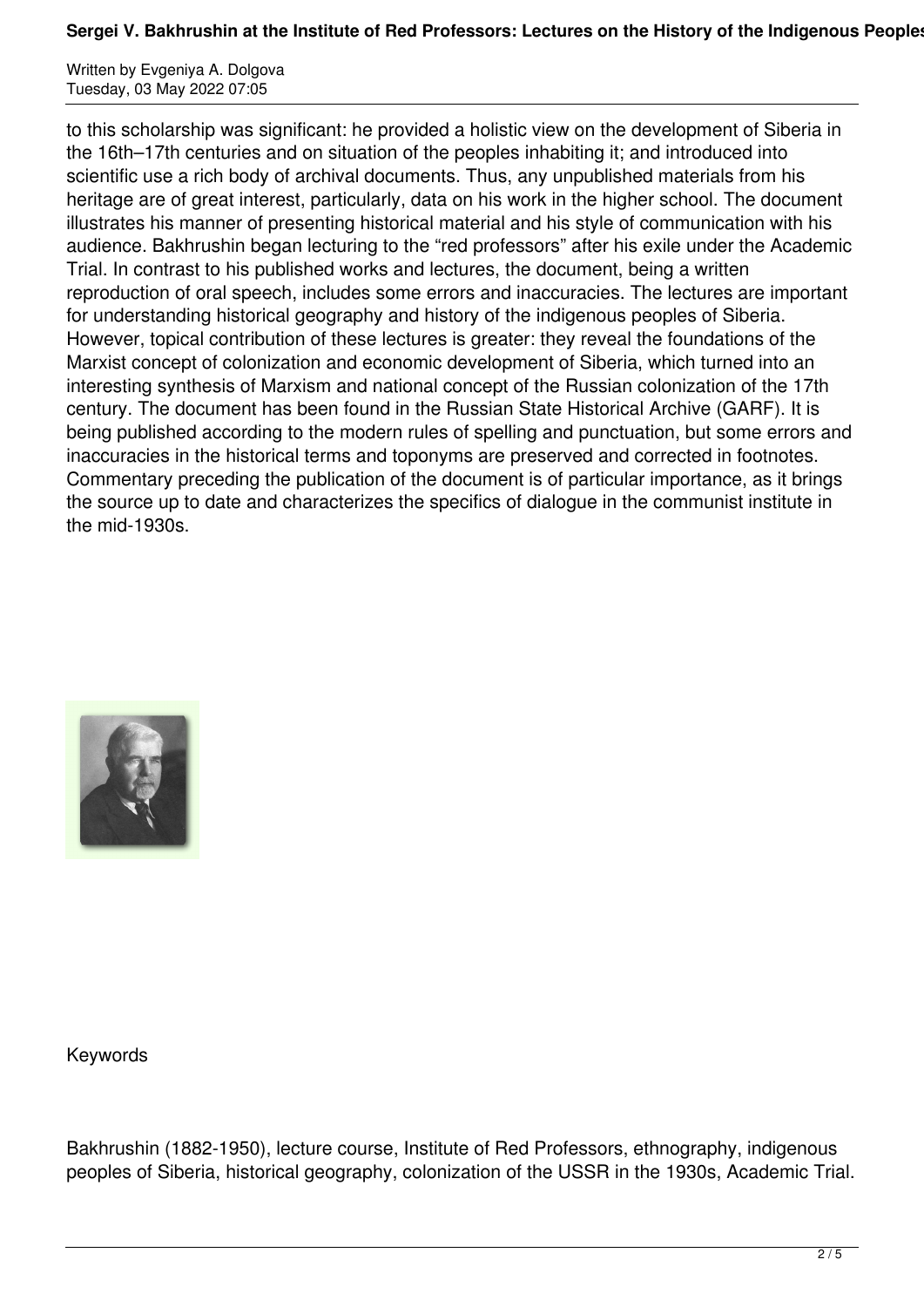Download the article: pdf

References

BUDNITSKII, O. E. «Vse istoriki nashi – zhuliki»: Dnevnik istorika S.A. Piontkovskogo (1927-1934) ["All our historians are crooks": Diary of the historian S. A. Piontkovsky (1927–34 ). In Russ.]. IN: Ab Imperio, 2014, no. 3, p. 446-463.

DOLGOVA, E. A. Konspekt slushatelya Instituta Krasnoi professury istorii ili o vozmozhnostyakh dialoga v uchebnoi auditorii v 1930-e gg. [Lecture notes of the student of the Institute of the Red professors of History, or on the possibilities of dialogue in the classroom in the 1930s. In Russ.]. IN: Dialog so vremenem, 2020, no. 70, pp. 157-170.

TIKHONOV, V. V. Moskovskaya istoricheskaya shkola v pervoi polovine XX veka. Nauchnoe tvorchestvo Yu. V. Got'e, S. B. Veselovskogo, A. I. Yakovleva i S. V. Bahrushina [Moscow historical school in the first half of the 20th century: Yu. V. Gauthier, S. B. Veselovsky, A. I. Yakovlev, and S. V. Bakhrushin. In Russ.]. Moscow – St. Petersburg, Nestor publ., 2012, 328 p.

About the authors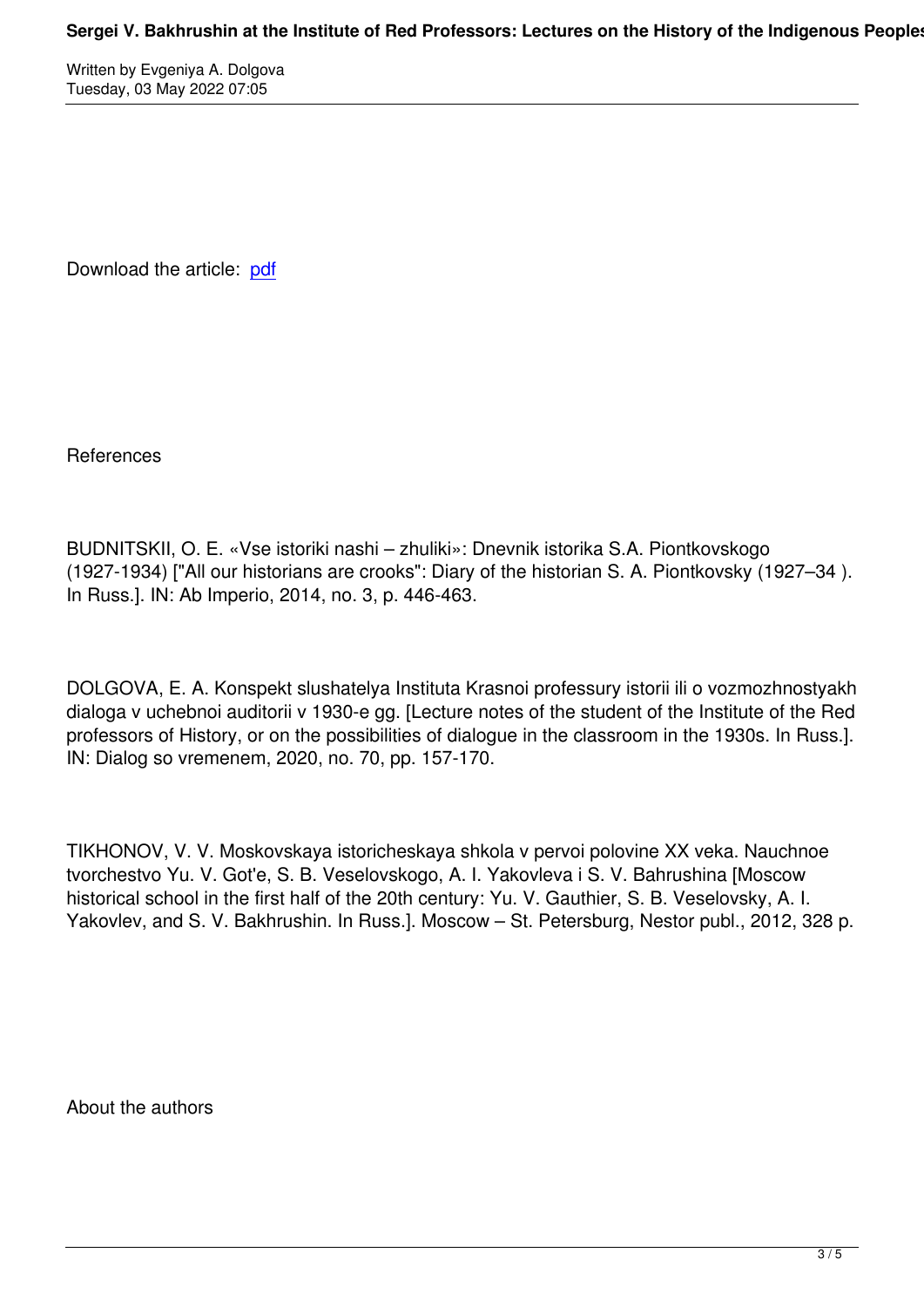Dolgova Evgeniya Andreevna, PhD in History, Russian State University for the Humanities, Faculty of History, associate professor, senior researcher, Moscow, Russian Federation, +7-905-695-56-08, medievalis@list.ru

Grant information

This article was prepared with the support of the Russian Science Foundation grant No. 20-78-10095.

Submitted 12.01.2020, published (for citation):

DOLGOVA, E. A. S. V. Bakhrushin v Institute Krasnoi professury: Lektsii po istorii narodov Sibiri. 1936 g. [Sergey V. Bakhrushin at the Institute of Red Professors: Lectures on the History of the Indigenous Peoples of Siberia (1936). In Russ.]. IN: Vestnik arhivista / Herald of an Archivist, 2021, no. 1, pp. 275-288. doi 10.28995/2073-0101-2021-1-275-288

**You can read completely article in the russian historic-archival magazine "The Herald of an Archivist". Read more about terms of subscription here .** 

 **Полностью материал публикуется в российском и[стори](http://www.arhivemagazine.com/subscribe.html)ко-архивоведческом журнале ВЕСТНИК АРХИВИСТА. Ознакомьтесь с условиями подписки здесь .**